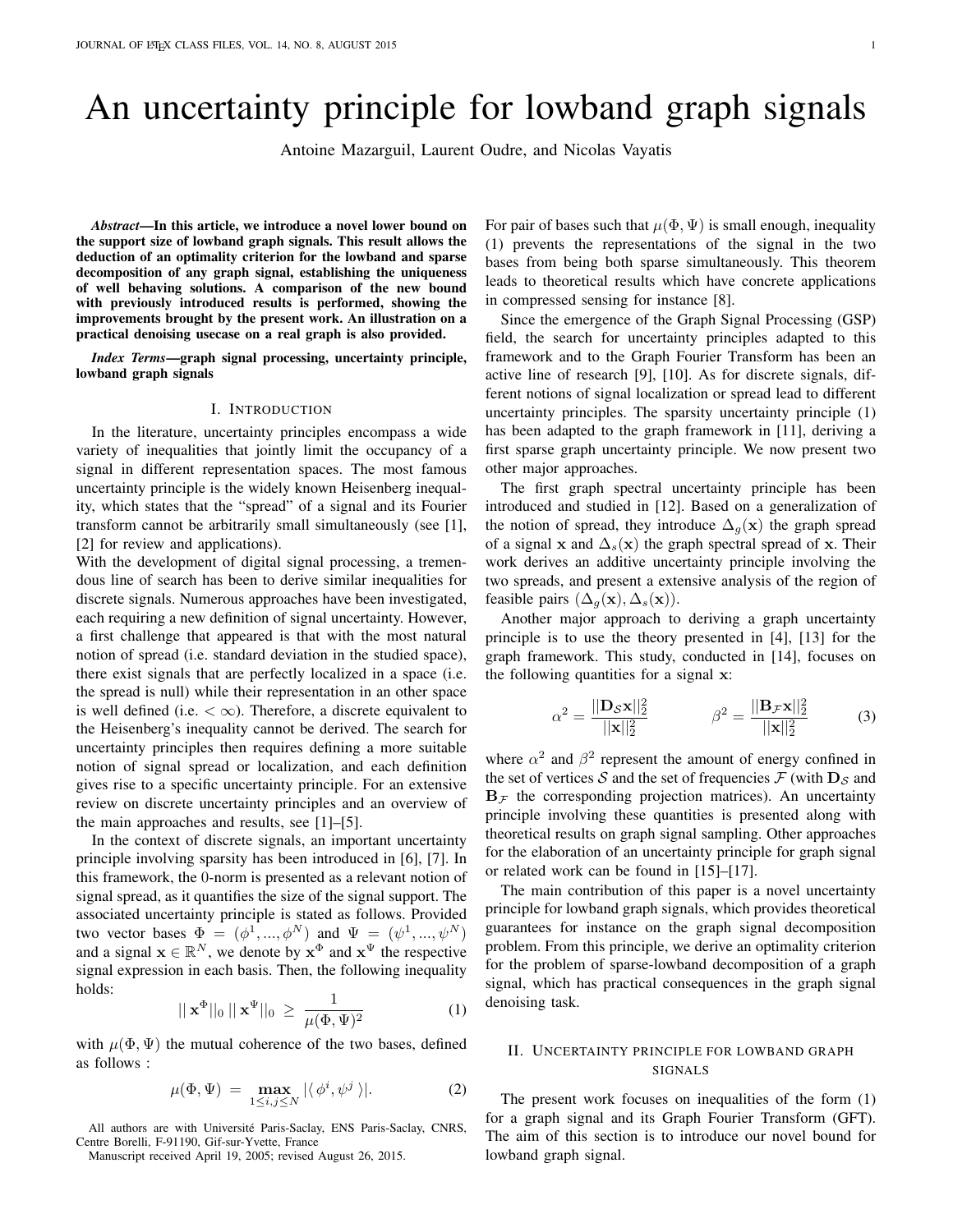

Fig. 1. A graph signal achieving sparsity in both nodal and spectral domains.

#### *A. Notation and Background*

We consider a symmetric, connected and undirected graph  $\mathcal{G} = (V, E)$  consisting of a set of N nodes  $V = \{1, 2, ..., N\},\$ along with a set of edges  $E = \{(i, j)\}\in V\times V$ . The graph is supposed to be connected, i.e. there exist a path in  $G$  between each pair of nodes. A signal  $x$  over a graph  $G$  is defined as a mapping from the vertex set to the set of complex numbers, i.e.  $x: V \longrightarrow \mathbb{C}$ . We denote by  $|| \cdot ||_p$  the p-norm of a signal, for  $p \in \{0, 1, 2\}$ . The combinatorial Laplacian matrix of the graph is defined as  $L = D - A$ , with D the graph degree matrix and A the adjacency matrix. The Laplacian matrix is the characteristic operator that quantifies the smoothness of a graph signal, i.e. how strongly the signal values vary along the graph edges. The smoothness  $S_{\mathcal{G}}(\mathbf{x})$  of a graph signal x is defined as  $S_{\mathcal{G}}(\mathbf{x}) = \sum_{(i,j) \in E} (x_i - x_j)^2 = \mathbf{x}^T \mathbf{L} \mathbf{x}$  In order to control their smoothness, graph signals can be studied in the eigen-basis of the Laplacian operator. We introduce the eigendecomposition of the Laplacian matrix  $L = U \Lambda U^{T}$  where  $\Lambda$  is a diagonal matrix with non-negative real eigenvalues  $0 = \lambda_1 < \lambda_2 \leq ... \leq \lambda_N$  and U is an orthogonal matrix. The Graph Fourier Transform (GFT)  $\hat{x}$  of a graph signal x is defined as  $\hat{\mathbf{x}} = \mathbf{U}^T \mathbf{x}$ . A signal x is said to be klowband if only the  $k$  first frequencies are active in its Fourier transform, i.e.  $\hat{\mathbf{x}} = (\hat{x}_1, ..., \hat{x}_k, 0, ..., 0)^T$ . The space of klowband signals is denoted by  $PW_G(\lambda_k)$ , and by extension we denote by  $PW_G(\lambda)$  the space of signals whose active frequencies are restricted to the band  $[0, \lambda]$ . The symbol  $|S|$ denotes the cardinality of set  $S$ , i.e. the number of elements of S, and  $x_S$  denotes the values of the vector x restricted to the indexes in  $S$ .

# *B. Demotivating example : sparsity in both node and frequency spaces.*

Let us consider a graph  $G$  defined as a path of size N, to which two nodes have been added and connected to the first node of the path. Figure 1 displays the constructed graph. It is straightforward that the vector  $\mathbf{u} = (1, -1, 0, ..., 0)^T$  is an eigenvector of the combinatorial laplacian of  $G$ , associated to the eigenvalue 1. Disregarding other possible multiplicities of the eigenvalue 1, the signal u satisfies  $||\mathbf{u}||_0 = 2$  and  $||\hat{\mathbf{u}}||_0 =$ 1, therefore achieving sparsity in both domain simultaneously. This example demonstrates that, without any hypothesis on the graph  $G$  or the signal  $u$ , a relevant inequality similar to (1) cannot be derived (see [11]). In fact, the appearance of specific sub-structures of size  $n \ll N$  in the graph G can lead to the existence of a sparse eigenvector in the decomposition of the Laplacian, inducing a  $n + 1$  sparse representation over the two domains. It is also relevant to note that, apart from these sub-structures, the rest of the graph can be of any size or organization, implying no existence of upper-bounds depending on the graph size N.

#### *C. Uncertainty principle*

As stated previously, there exist sparse signals in both node and GFT space for specific graph structures. However, the node-sparsity of these signals seems to induce a relatively high variation on the graph. An intuitive line of search is then to study the link between signal variation and node sparsity. We state the first result as follows.

*Theorem 1 (Lowband graph uncertainty principle):* Given a graph G of size  $N > 2$  and a non-null signal  $x \in PW_G(\lambda)$ with  $\lambda < 2$ , the following inequality holds:

$$
||\mathbf{x}||_0 \ge \frac{1}{2} \left( \frac{\pi}{\cos^{-1}(1 - \frac{\lambda}{2})} - 1 \right) \tag{4}
$$

*Sketch of proof:* The theorem is based on two major lemmas. The first lemma lower-bounds the smoothness of a signal by the squared gaps between its ordered values. If  $x$  is a signal on  $G$  and  $y$  is a vector containing the ordered values of  $x$ , the following inequality holds:

$$
S_{\mathcal{G}}(\mathbf{x}) = \sum_{(i,j) \in E} (x_i - x_j)^2 \ge \sum_{i=1}^{N-1} (y_i - y_{i+1})^2 \quad (5)
$$

This lemma is proven by an algorithmic procedure that transforms the first sum into the second one, while the process decreases the overall quantity at each step. Sparsity appears in the second sum as the gaps between the multiple occurrences of the value 0 do not contribute. The second lemma establishes the minimal value of the second sum for a signal of unit norm assuming that it contains a null value, yielding a second inequality that involves  $||\mathbf{x}||_0$ . The composition of the two lemmas along with the property  $S_{\mathcal{G}}(\mathbf{x}) \geq \lambda ||\mathbf{x}||^2$  for  $x \in PW_G(\lambda)$  yields the theorem. For a more detailed version of the proof, see Appendix A.

In the rest of the article, we will denote by  $C(\lambda)$  this lowerbound.

The inequality presented in Theorem 1 lower-bounds the size of the support of lowband signal, which are extensively used in the GSP literature [9], [14]. It is relevant to note that, even though the bound is well defined for any  $\lambda \in ]0, 4[$ , this inequality does not provide interesting result for  $\lambda > (3 - \sqrt{2})$  $\sqrt{5}/2 \approx 0.38$ . In this case, the bound  $C(\lambda)$  is lower than 2 and the theorem yields  $||\mathbf{x}||_0 > 1$ , which is always respected by any signal  $x \neq 0$ . The bound  $C(\lambda)$  is a decreasing function of the maximum active frequency, and we emphasize that the theorem is as useful as  $\lambda$  is low.

We inform the reader that the as the bound of Theorem 1 is a function of  $\lambda$ , its efficiency is intrinsically linked to the graph spectrum distribution. Relations between the graph eigenvalue distribution and topological properties (such as appearance of clusters, degree distribution or appearance of hubs in the graph) are a complex question that are the subject of a wide corpus [18]–[20]. Therefore, for a study of the impact of such topological properties on bound of Theorem 1, we redirect the reader to relevant literature. In the present article, this analysis is limited to experiments on 4 different graphs.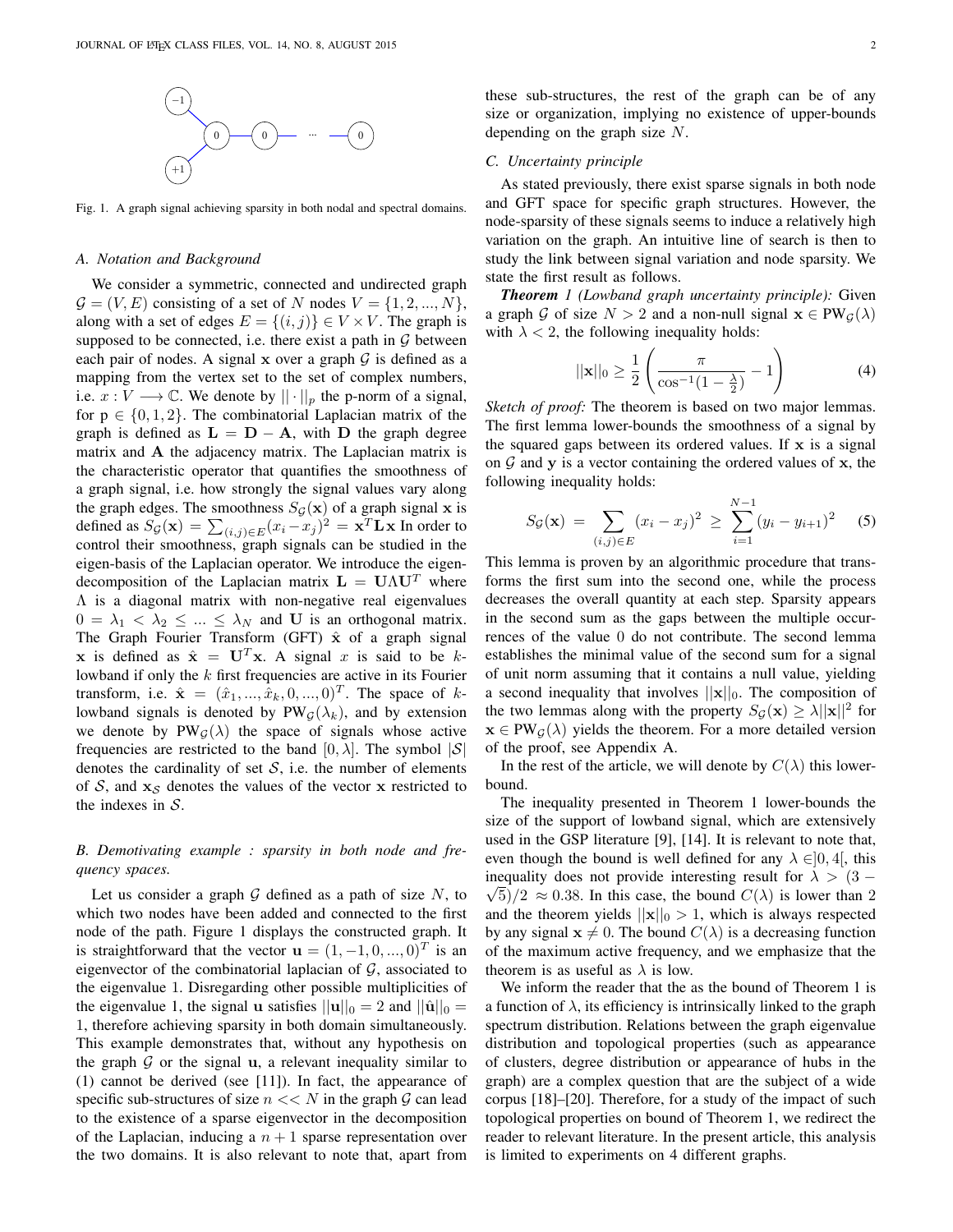## III. OPTIMALITY CRITERION FOR SPARSE-LOWBAND SIGNAL DECOMPOSITION

In this section, we present a consequence of the uncertainty principle of Theorem 1. First, we introduce the notion of Sparse-Lowband Decomposition (SLD) of a graph signal. Then we derive an optimality condition for this decomposition problem.

#### *A. Sparse-lowband decomposition of a signal*

In several usecases of signals gathered on a sensor network, transmission error or sensor malfunction can lead to corruption in the collected data, i.e. a subset of the values can be altered. The task of removing this impulsive noise from the corrupted signal is then of utmost importance, as well as identifying the corrupted nodes. Assuming that the studied process is lowband, this recovery takes the form of a Sparse-Lowband Decomposition (SLD) of the measurements.

*Definition 1 (Sparse-Lowband Decomposition (SLD)):* Provided a graph signal x, a  $\lambda$ -SLD of x is a pair  $(\mathbf{t}, \mathbf{s}) \in (\mathbb{R}^N)^2$ such that:

$$
\begin{cases}\n\mathbf{x} = \mathbf{t} + \mathbf{s} \\
\mathbf{s} \in PW_{\mathcal{G}}(\lambda) \\
\mathbf{t} \text{ is sparse}\n\end{cases}
$$
\n(6)

A  $\lambda$ -SLD for a given signal x is optimal if there is no other  $\lambda$ -SLD that achieves a better sparsity on the t component. An optimal decomposition is therefore a solution of the following optimization problem:

$$
\begin{cases} \mathbf{t}^* \in \operatorname*{argmin}_{\mathbf{t}} ||\mathbf{t}||_0 & \text{s.c.} \quad \mathbf{x} - \mathbf{t} \in PW_{\mathcal{G}}(\lambda) \\ \mathbf{s}^* = \mathbf{x} - \mathbf{t}^* \end{cases} \tag{7}
$$

By construction, the problem  $(7)$  decomposes a signal x such that one component is as sparse as possible  $(t^*)$  while the other component is lowband ( $s^* \in PW_G(\lambda)$ ). However, the nonconvexity of the  $L_0$  term in (7) makes the problem difficult to solve. Classical optimization methods would either include combinatorial exploration or could lead to local minimums. As in many  $L_0$  optimization problems, a practical way to search for a minimum is to introduce the  $L_1$  counterpart of the problem  $(7)$ . The  $L_1$  equivalent of the previous problem is convex and can be handled by linear programming. Yet, in many practical use-case, the optimal solution happens to be sparse, thus revealing a candidate solution for problem  $(7)$  [8].

### *B. Uniqueness of the Sparse-Lowband decomposition*

In this subsection, we present a sufficient condition for an  $\lambda$ -SLD to be optimal, which is a consequence of Theorem 1.

*Theorem 2 (SLD unicity criterion):* Let us consider a graph  $\mathcal{G}$ , a non-null signal x and a cutoff frequency  $\lambda < 2$ . Let us also consider  $(t, s)$  a  $\lambda$ -**SLD** of x such that:

$$
||\mathbf{t}||_0 < \frac{C(\lambda)}{2} \tag{8}
$$

Then, the pair  $(t, s)$  is the unique optimal  $\lambda$ -**SLD** of x.

*Sketch of proof:* Consider  $(t_1, s_1)$  and  $(t_2, s_2)$  two different optimal  $\lambda$ -SLD of a vector x satisfying the conditions of the

theorem. Observing that  $||{\bf t}_1||_0 + ||{\bf t}_2||_0 < ||{\bf t}_1 - {\bf t}_2||_0 =$  $||\mathbf{s}_1 - \mathbf{s}_2||_0$  and applying Theorem 1 yields a contradiction, thus proving the theorem.

The previous theorem provides a methodology to check if a  $\lambda$ -SLD is the only optimal, even if the decomposition problem is not convex. In a deeper sense, this theorem induces a data corruption limit below which the exact reconstruction of lowband signals is optimal in the sense of sparsity. We emphasize that this application is restricted to lowband signals, and that the theorem is stronger when the frequency band is low.

#### IV. EXPERIMENTS

In this section, we compare the lower bound obtained in Theorem 1 to other literature graph uncertainty principles and display some illustrations of the consequences of Theorem 2 to the classical denoising problem.

#### *A. Comparison of sparse graph uncertainty principles*

In this first experiment, we compare the uncertainty bound of Theorem 1 to another sparse uncertainty bound that is derived from [7]. Applying exactly the same demonstration to a signal  $\mathbf{x} \in PW_G(\lambda_k)$ , we obtain the following result:

$$
||\mathbf{x}||_0 \, ||\hat{\mathbf{x}}||_0 \, \ge \, \frac{1}{\mu_k^2} \tag{9}
$$

with  $\mu_k$  the mutual coherence of the canonical basis and  $(\mathbf{u}^1, ..., \mathbf{u}^k)$  the k first eigenvectors of the Laplacian matrix. This leads to the following expression for  $\mu_k$ :

$$
\mu_k = \max_{\substack{1 \le i \le N \\ 1 \le j \le k}} |u_i^j| \tag{10}
$$

Moreover,  $\mathbf{x} \in PW_G(\lambda_k)$  implies that  $||\hat{\mathbf{x}}||_0 \leq k$ , which leads to a lower bound for the sparsity of x :

$$
||\mathbf{x}||_0 \ge \frac{1}{k \,\mu_k^2} \tag{11}
$$

We denote this lower bound by  $B(k)$ , and compare it to  $C(\lambda_k)$  introduced in Theorem 1 for 4 different non-weighted symmetric graphs:

•  $G_1$  : Uniformly sampled graph.

A set of 500 positions are uniformly drawn in the unit square. The graph is generated through a 4-nearestneighbor procedure and symmetrized.

•  $G_2$ : 4-blog graph.

A set of 500 positions are drawn according to gaussian distributions of variance 1 centered on the corners of the unit square. The graph is generated through a 4-nearestneighbor procedure and symmetrized.

#### •  $G_3$ : Minnesota graph.

The Minnesota road network from the MatlabBGL library [21], composed of 2642 nodes and 3304 vertices.

•  $G_4$  : Bunny graph.

The Stanford Bunny is a set of 3D points representing the surface of a bunny [22]. The graph is generated through a 3-nearest-neighbor procedure and symmetrized.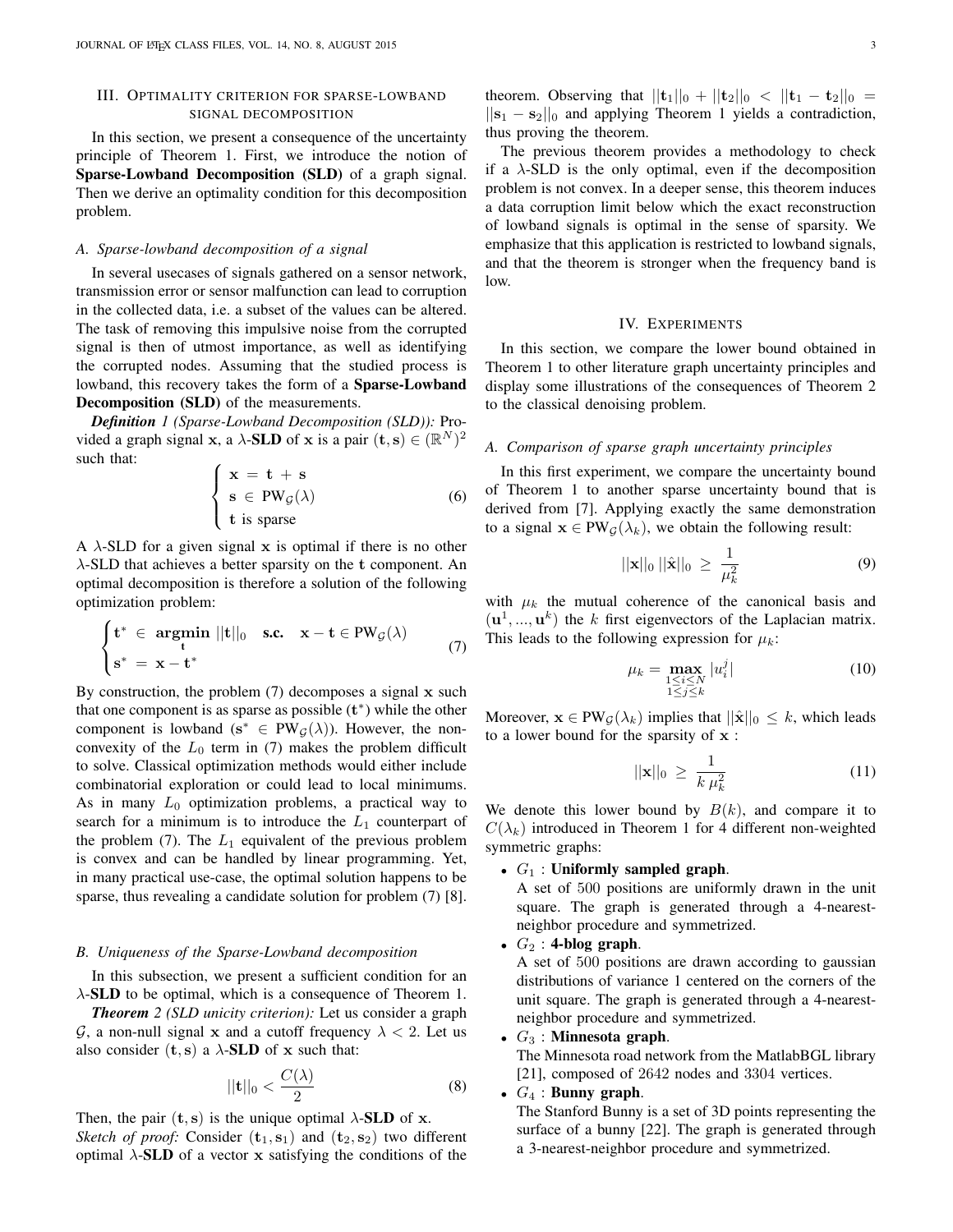

Fig. 2. Graphs  $G_1$  to  $G_4$  represented in their native spaces.



Fig. 3. Evolution of the bound of **Theorem 1** and  $B(k)$  as a function of the maximum active frequency  $\lambda_k$ . Only the  $k = 100$  first eigenvalues are presented.

Fig. 2 displays the studied graphs, and Fig. 3 displays the sparsity bounds on these graphs as a function of the maximum active frequency  $\lambda_k$ . As we can see, for each studied graph, the lower bound  $C(\lambda_k)$  is higher that  $B(k)$  for a significant range of  $\lambda_k$ , therefore ensuring an improved uncertainty inequality for the any signal in PW<sub>G</sub>( $\lambda_k$ ). This improvement can be especially seen for larger values of  $\lambda_k$  for  $G_3$  and  $G_4$ , which corresponds to  $k > 100$  for these graphs. The poor quality of the bound  $B(k)$  for large values of k is a consequence of the definition of the mutual coherence  $\mu_k$  that becomes inefficient quite fast. Indeed, as soon as an eigenvector u is included in PW<sub>G</sub>( $\lambda_k$ ) such that  $||\mathbf{u}||_{\infty} \approx 1/k$ , the bound  $B(k)$ becomes close to 1. On the other hand, for lower values of  $k$ , the bound derived from [7] is usually better, especially for  $k < 5$  for  $G_1$  to  $G_3$ , and  $k < 20$  for  $G_4$  in the presented experiments. We emphasize that in the presented results, both bounds are correct, and therefore each can be used in the ranges where it is most effective. As a remark,



Fig. 4. The corrupted lowband signal (left) and the recovered sparse component (right). The set of corrupted nodes is highlighted by the black curve.

in the case of duplicate eigenvalues ( $\lambda_k = \lambda_{k+1}$ ) which occurs naturally when working with non-weighted graphs, the bound  $C(\lambda)$  remains unchanged whether the space PW<sub>G</sub>( $\lambda_k$ ) or PW<sub>G</sub>( $\lambda_{k+1}$ ) is considered, whereas the bound  $B(k)$  is usually less efficient for  $PW_G(\lambda_{k+1})$ .

#### *B. Sparse-Lowband signal decomposition*

As a second illustration, we perform a **SLD** of a corrupted graph signal on the **Minnesota** graph  $(G_3)$ . The "true" lowband signal s is generated with  $k = 5$  active frequencies, with activities drawn according to a centered normal distribution of variance  $100$ . A sparse corruption noise t is generated on a local set of 11 nodes, with values drawn according to a Rademacher distribution ( $t_i = 1$  or  $-1$  with probability 0.5). The corrupted signal is given by  $x = s + t$ , and a  $\lambda_5$ -SLD is sought through the resolution of the  $L_1$  counterpart of problem (7). Figure 4 displays the corrupted signal and the recovered sparse component. In the presented experiment, the true decomposition of x is recovered, hereby identifying the corrupted nodes. Moreover, observing that the value  $C(\lambda_5)/2 \approx 11.05$  is above the sparsity of the recovered component  $||{\bf t}||_0 = 11$ , the condition for the application of Theorem 2 are met, ensuring that the computed solution is also the unique optimal  $\lambda_5$ -**SLD**.

#### V. CONCLUSION

In this paper we have presented a novel uncertainty principle for lowband graph signals, that lower-bounds the size of their supports. The main asset of this novel principle resides in its generality: the bound can be applied for any graph, independently of the studied structure. The problem of corrupted graph signal denoising is introduced through the formalism of optimal sparse-lowband decomposition, and an optimality criterion for this optimization problem is derived from the proposed uncertainty principle. Comprehensive illustrations of the proposed uncertainty principle are performed, and an instance of the task of sparse-lowband decomposition problem is presented. Interesting further developments include the refinement of the uncertainty principle under stronger assumptions and implications of the presented principle regarding other graphrelated problems (more specifically, the presented uncertainty principle yields interesting results regarding interpolation).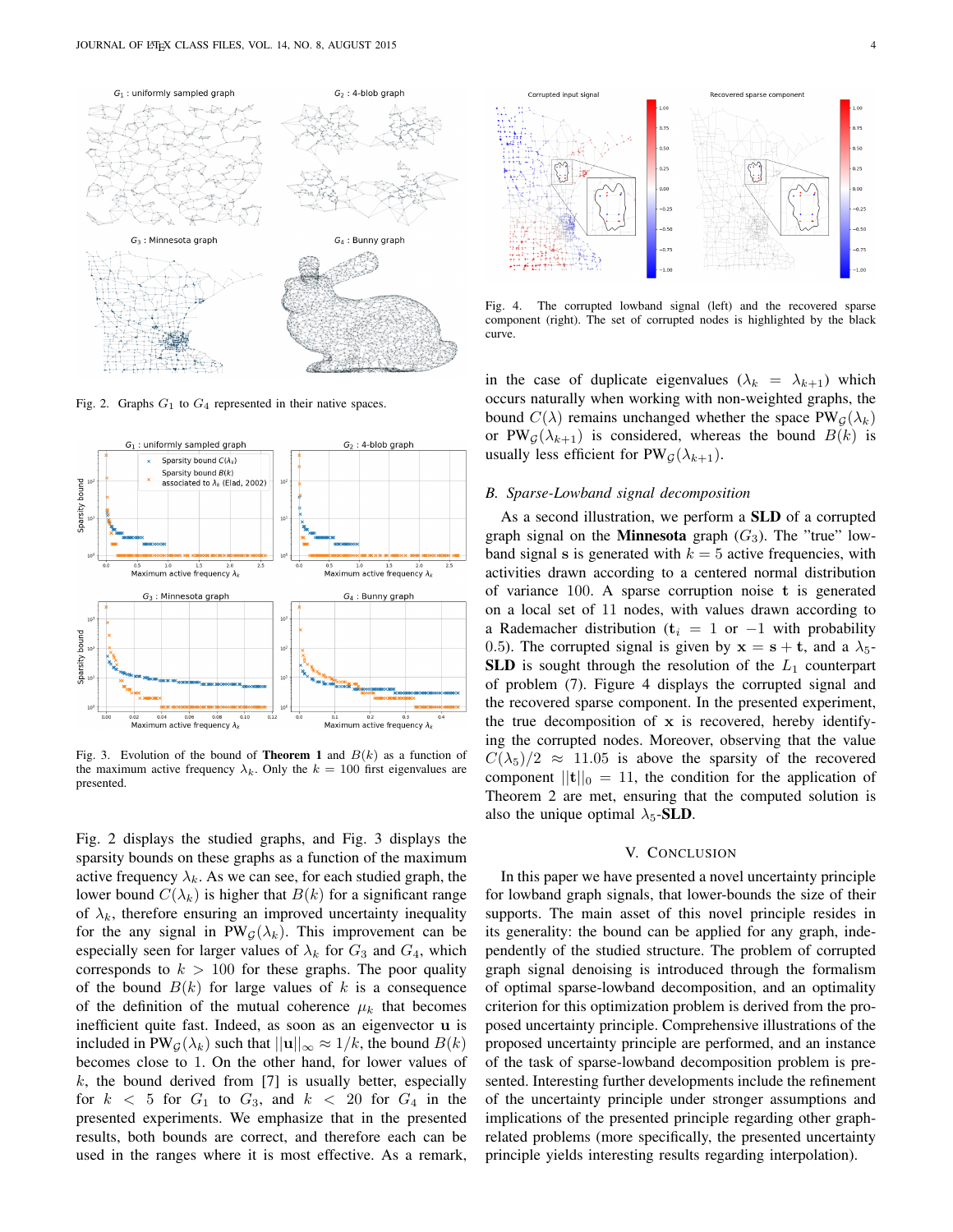#### **REFERENCES**

- [1] D. L. Donoho and P. B. Stark, "Uncertainty principles and signal recovery," *SIAM Journal on Applied Mathematics*, vol. 49, no. 3, pp. 906–931, 1989.
- [2] G. B. Folland and A. Sitaram, "The uncertainty principle: A mathematical survey," *Journal of Fourier analysis and applications*, vol. 3, no. 3, pp. 207–238, 1997.
- [3] T. Tao, "An uncertainty principle for cyclic groups of prime order," *Math. Res. Lett.*, vol. 12, Sep. 2003. DOI: 10.4310/MRL.2005.v12.n1.a11.
- [4] R. Somaraju and L. W. Hanlen, "Uncertainty principles for signal concentrations," in *2006 Australian Communications Theory Workshop*, IEEE, 2006, pp. 38–42.
- [5] S. Nam, "An uncertainty principle for discrete signals," *arXiv preprint arXiv:1307.6321*, 2013.
- [6] D. L. Donoho, X. Huo, *et al.*, "Uncertainty principles and ideal atomic decomposition," *IEEE transactions on information theory*, vol. 47, no. 7, pp. 2845–2862, 2001.
- [7] M. Elad and A. M. Bruckstein, "A generalized uncertainty principle and sparse representation in pairs of bases," *IEEE Transactions on Information Theory*, vol. 48, no. 9, pp. 2558–2567, 2002.
- [8] S. G. Mallat and Z. Zhang, "Matching pursuits with time-frequency dictionaries," *IEEE Transactions on signal processing*, vol. 41, no. 12, pp. 3397–3415, 1993.
- [9] D. I. Shuman, S. K. Narang, P. Frossard, A. Ortega, and P. Vandergheynst, "The emerging field of signal processing on graphs: Extending high-dimensional data analysis to networks and other irregular domains," *IEEE signal processing magazine*, vol. 30, no. 3, pp. 83–98, 2013.
- [10] B. Pasdeloup, R. Alami, V. Gripon, and M. Rabbat, "Toward an uncertainty principle for weighted graphs," in *2015 23rd European Signal Processing Conference (EUSIPCO)*, IEEE, 2015, pp. 1496–1500.
- [11] O. Teke and P. P. Vaidyanathan, "Uncertainty principles and sparse eigenvectors of graphs," *IEEE Transactions on Signal Processing*, vol. 65, no. 20, pp. 5406–5420, 2017.
- [12] A. Agaskar and Y. M. Lu, "A spectral graph uncertainty principle," *IEEE Transactions on Information Theory*, vol. 59, no. 7, pp. 4338–4356, 2013.
- [13] H. J. Landau and H. O. Pollak, "Prolate spheroidal wave functions, fourier analysis and uncertainty-ii," *Bell System Technical Journal*, vol. 40, no. 1, pp. 65–84, 1961.
- [14] M. Tsitsvero, S. Barbarossa, and P. Di Lorenzo, "Signals on graphs: Uncertainty principle and sampling," *IEEE Transactions on Signal Processing*, vol. 64, no. 18, pp. 4845–4860, 2016.
- [15] N. Perraudin, B. Ricaud, D. I. Shuman, and P. Vandergheynst, "Global and local uncertainty principles for signals on graphs," *APSIPA Transactions on Signal and Information Processing*, vol. 7, 2018.
- [16] B. Pasdeloup, V. Gripon, R. Alami, and M. G. Rabbat, "Uncertainty principle on graphs," in *Vertex-Frequency Analysis of Graph Signals*, Springer, 2019, pp. 317–340.
- [17] W. Erb, "Shapes of uncertainty in spectral graph theory," *IEEE Transactions on Information Theory*, vol. 67, no. 2, pp. 1291–1307, 2020.
- [18] D. Cao and H. Yuan, "The distribution of eigenvalues of graphs," *Linear Algebra and Its Applications*, vol. 216, pp. 211–224, 1995.
- [19] G. J. Rodgers, K. Austin, B. Kahng, and D. Kim, "Eigenvalue spectra of complex networks," *Journal of Physics A: Mathematical and General*, vol. 38, no. 43, p. 9431, 2005.
- [20] I. J. Farkas, I. Derényi, A.-L. Barabási, and T. Vicsek, "Spectra of" real-world" graphs: Beyond the semicircle law," in *The Structure and Dynamics of Networks*, Princeton University Press, 2011, pp. 372–383.
- [21] *Matlabbgl library*, http://www.cs.purdue.edu/homes/ dgleich/packages/matlab bgl/index.html.
- [22] G. Turk and M. Levoy, "Zippered polygon meshes from range images," in *Proceedings of the 21st annual conference on Computer graphics and interactive techniques*, 1994, pp. 311–318.